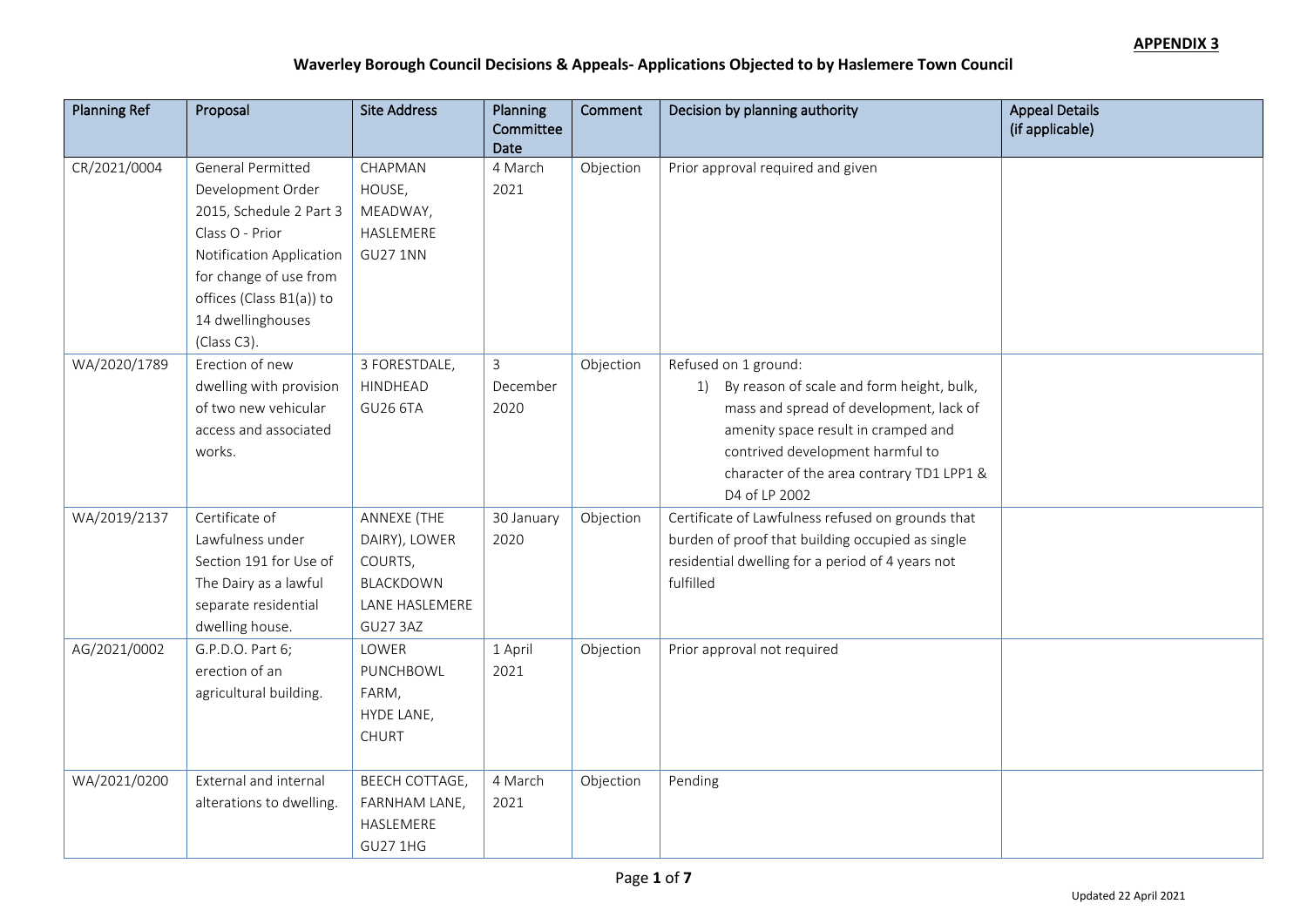| <b>Planning Ref</b> | Proposal                  | <b>Site Address</b>   | Planning          | Comment   | Decision by planning authority | <b>Appeal Details</b> |
|---------------------|---------------------------|-----------------------|-------------------|-----------|--------------------------------|-----------------------|
|                     |                           |                       | Committee<br>Date |           |                                | (if applicable)       |
| WA/2021/0167        | Certificate of            | <b>BUILDING 3,</b>    | 4 March           | Objection | Pending                        |                       |
|                     | Lawfulness under          | <b>QUAIL HOUSE</b>    | 2021              |           |                                |                       |
|                     | Section 191 for use of    | FARM,                 |                   |           |                                |                       |
|                     | the land and building     | HYDE LANE,            |                   |           |                                |                       |
|                     | (unit 3) for commercial   | CHURT                 |                   |           |                                |                       |
|                     | storage and               | <b>GU10 2LP</b>       |                   |           |                                |                       |
|                     | distribution use B8 at    |                       |                   |           |                                |                       |
|                     | Quail House Farm,         |                       |                   |           |                                |                       |
|                     | Hyde Farm, Churt,         |                       |                   |           |                                |                       |
|                     | <b>GU10 2LP</b>           |                       |                   |           |                                |                       |
| WA/2020/1965        | Certificate of            | <b>BEECH COTTAGE,</b> | 4 February        | Objection | Pending                        |                       |
|                     | Lawfulness under          | FARNHAM LANE,         | 2021              |           |                                |                       |
|                     | Section 192 for use of    | HASLEMERE             |                   |           |                                |                       |
|                     | detached outbuilding      | <b>GU27 1HG</b>       |                   |           |                                |                       |
|                     | as ancillary habitable    |                       |                   |           |                                |                       |
|                     | accommodation             |                       |                   |           |                                |                       |
| WA/2020/1910        | Erection of extensions    | 99 WEY HILL,          | 7 Jan 2021        | Objection | Pending                        |                       |
|                     | at first floor to provide | HASLEMERE             |                   |           |                                |                       |
|                     | 2 dwellings together      | <b>GU27 1HS</b>       |                   |           |                                |                       |
|                     | with change of use of     |                       |                   |           |                                |                       |
|                     | part of ground floor to   |                       |                   |           |                                |                       |
|                     | provide access and        |                       |                   |           |                                |                       |
|                     | provision of new          |                       |                   |           |                                |                       |
|                     | shopfront.                |                       |                   |           |                                |                       |
| WA/2020/1739        | Erection of extensions    | THE FLAT, 13          | 3                 | Objection | Pending                        |                       |
|                     | and alterations to first  | PARSONS GREEN,        | December          |           |                                |                       |
|                     | floor and roof to         | HASLEMERE             | 2020              |           |                                |                       |
|                     | provide 8 dwellings       | <b>GU27 1EE</b>       |                   |           |                                |                       |
|                     | with alterations at       |                       |                   |           |                                |                       |
|                     | ground floor for cycle    |                       |                   |           |                                |                       |
|                     | and refuse store.         |                       |                   |           |                                |                       |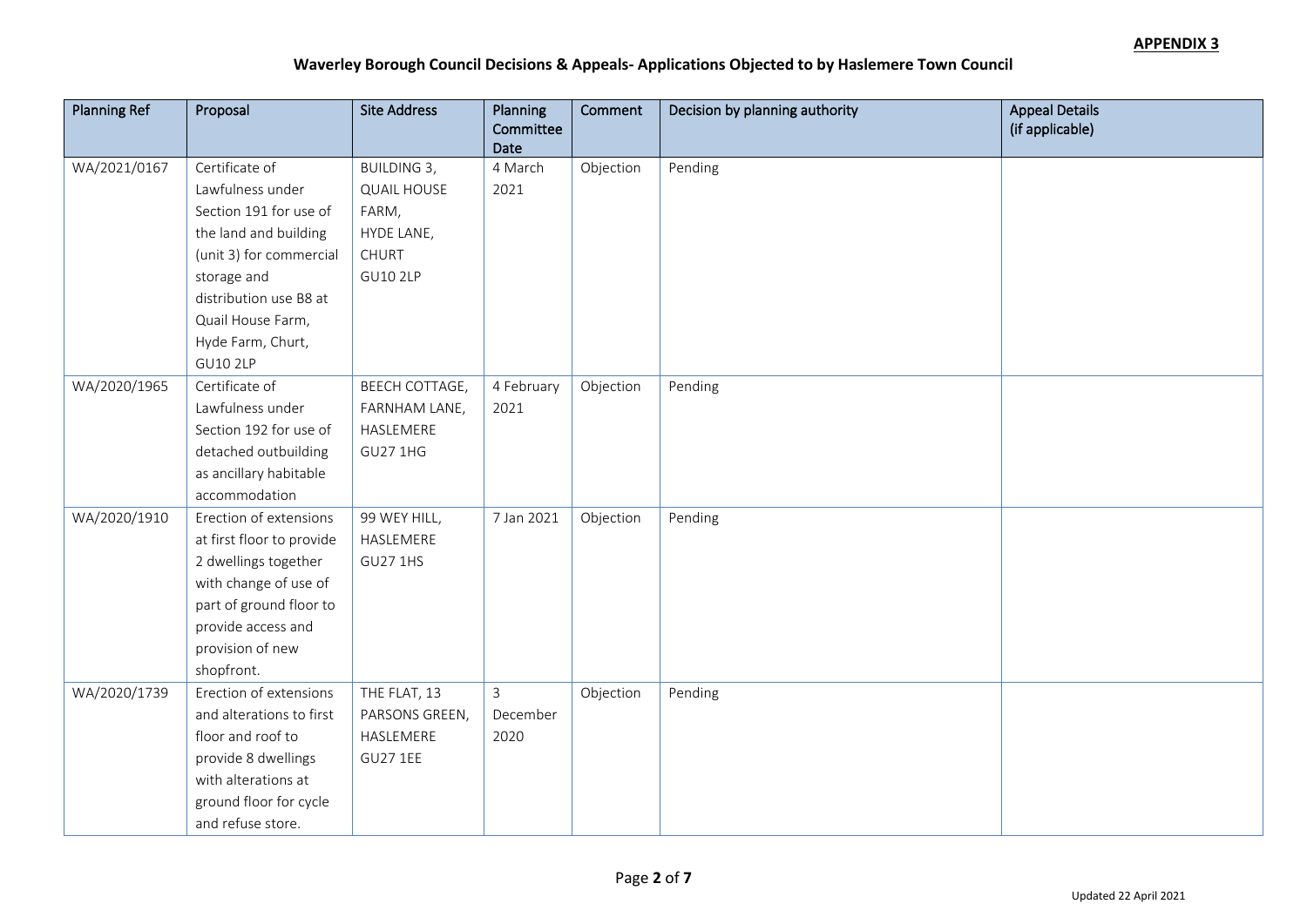| <b>Planning Ref</b> | Proposal                  | <b>Site Address</b> | Planning<br>Committee | Comment   | Decision by planning authority | <b>Appeal Details</b><br>(if applicable) |
|---------------------|---------------------------|---------------------|-----------------------|-----------|--------------------------------|------------------------------------------|
|                     |                           |                     | Date                  |           |                                |                                          |
| WA/2020/1747        | Erection of a detached    | <b>LAND AT</b>      | $\mathbf{3}$          | Objection | Pending                        |                                          |
|                     | dwelling and associated   | TRIMMERS FIELD,     | December              |           |                                |                                          |
|                     | works                     | WOOD ROAD,          | 2020                  |           |                                |                                          |
|                     |                           | HINDHEAD            |                       |           |                                |                                          |
| WA/2020/1213        | Erection of a residential | LAND                | 10                    | Objection | Pending                        |                                          |
|                     | development including     | COORDINATES         | September             |           |                                |                                          |
|                     | associated parking,       | 490217 132204       | 2020                  |           |                                |                                          |
|                     | landscaping, open         | SCOTLAND LANE,      |                       |           |                                |                                          |
|                     | space and                 | HASLEMERE           |                       |           |                                |                                          |
|                     | infrastructure.           |                     |                       |           |                                |                                          |
|                     |                           |                     |                       |           |                                |                                          |
| WA/2020/1123        | Erection of a dwelling    | BAMBERS,            | 13 August             | Objection | Pending                        |                                          |
|                     | with provision for a      | GRAYSWOOD           | 2020                  |           |                                |                                          |
|                     | new vehicular access      | ROAD,               |                       |           |                                |                                          |
|                     | and associated            | HASLEMERE           |                       |           |                                |                                          |
|                     | landscaping.              | <b>GU27 2BW</b>     |                       |           |                                |                                          |
|                     |                           |                     |                       |           |                                |                                          |
| WA/2020/0975        | Application under         | 6 HIGH STREET,      | 16 July               | Objection | Pending                        |                                          |
|                     | Section 73A to vary       | HASLEMERE GU27      | 2020                  |           |                                |                                          |
|                     | Condition 5 of            | 2LY                 |                       |           |                                |                                          |
|                     | WA/2018/2153              |                     |                       |           |                                |                                          |
|                     | (restricted opening       |                     |                       |           |                                |                                          |
|                     | times)                    |                     |                       |           |                                |                                          |
| WA/2020/0481        | Erection of a building    | LAND                | Letter                | Objection | Pending                        |                                          |
|                     | for woodland              | COORDINATES         | dated 4               |           |                                |                                          |
|                     | management purposes.      | 487607 137907,      | May 2020              |           |                                |                                          |
|                     |                           | HYDE LANE,          |                       |           |                                |                                          |
|                     |                           | <b>CHURT</b>        |                       |           |                                |                                          |
|                     |                           |                     |                       |           |                                |                                          |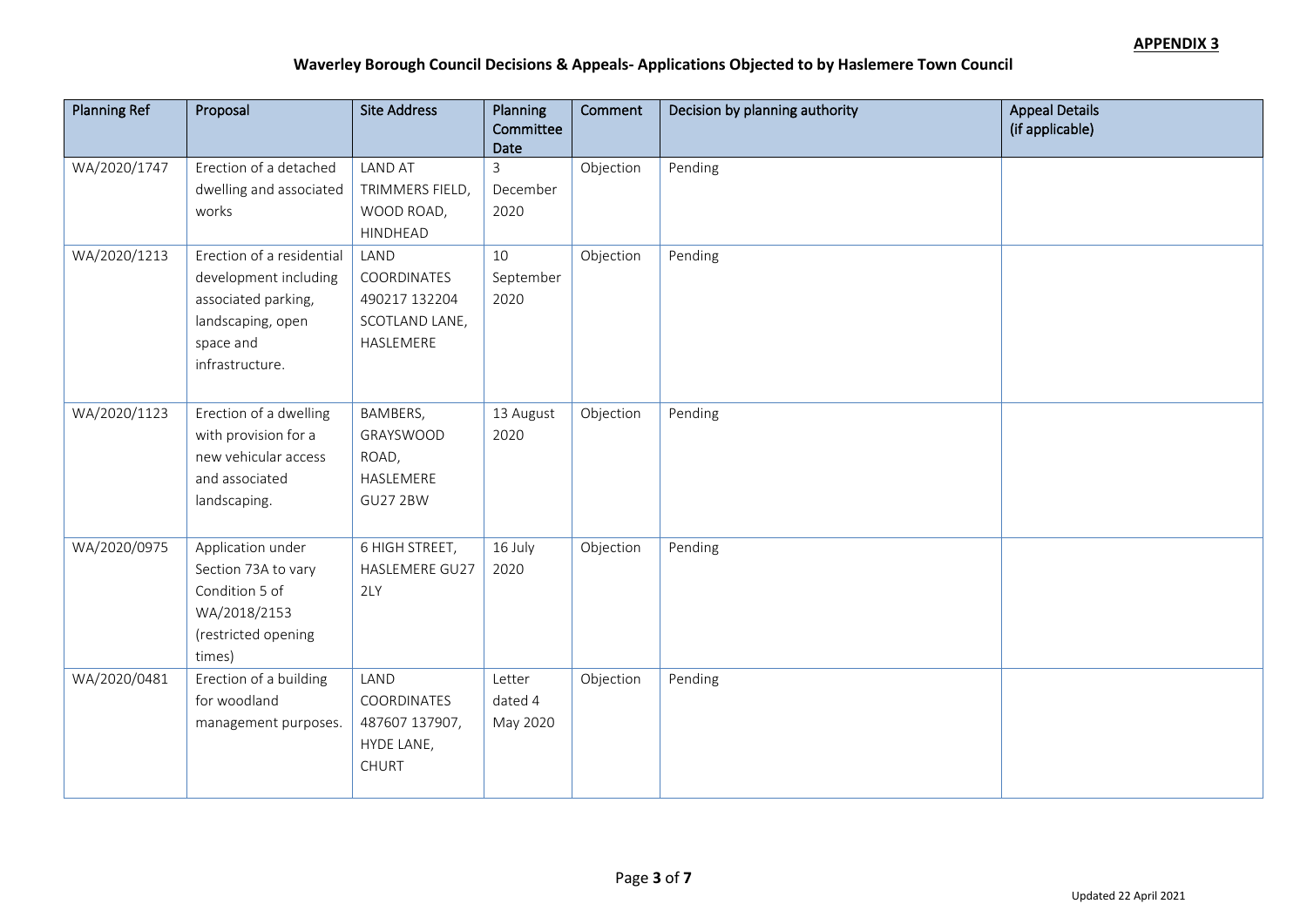| <b>Planning Ref</b> | Proposal                                                                                                                 | <b>Site Address</b>                                             | Planning<br>Committee<br>Date       | Comment   | Decision by planning authority | <b>Appeal Details</b><br>(if applicable) |
|---------------------|--------------------------------------------------------------------------------------------------------------------------|-----------------------------------------------------------------|-------------------------------------|-----------|--------------------------------|------------------------------------------|
| WA/2020/0417        | Outline application for<br>the erection of 4<br>dwellings with all<br>matters reserved<br>(revision of<br>WA/2018/1432). | <b>LAND AT</b><br>CHERRIMANS,<br>LIPHOOK ROAD,<br>HASLEMERE     | Letter<br>dated 20<br>April 2020    | Objection | Pending                        |                                          |
| WA/2020/0289        | Certificate of<br>Lawfulness under<br>Section 192 for<br>replacement of existing<br>caravan.                             | LOWER<br>PUNCHBOWL<br>FARM,<br>HYDE LANE,<br><b>CHURT</b>       | Letter<br>dated<br>31 March<br>2020 | Objection | Pending                        |                                          |
| WA/2019/2120        | Erection of 2<br>outbuildings and<br>demolition of 4<br>outbuildings                                                     | BEECH COTTAGE,<br>FARNHAM LANE,<br>HASLEMERE<br><b>GU27 1HG</b> | 27<br>February<br>2020              | Objection | Pending                        |                                          |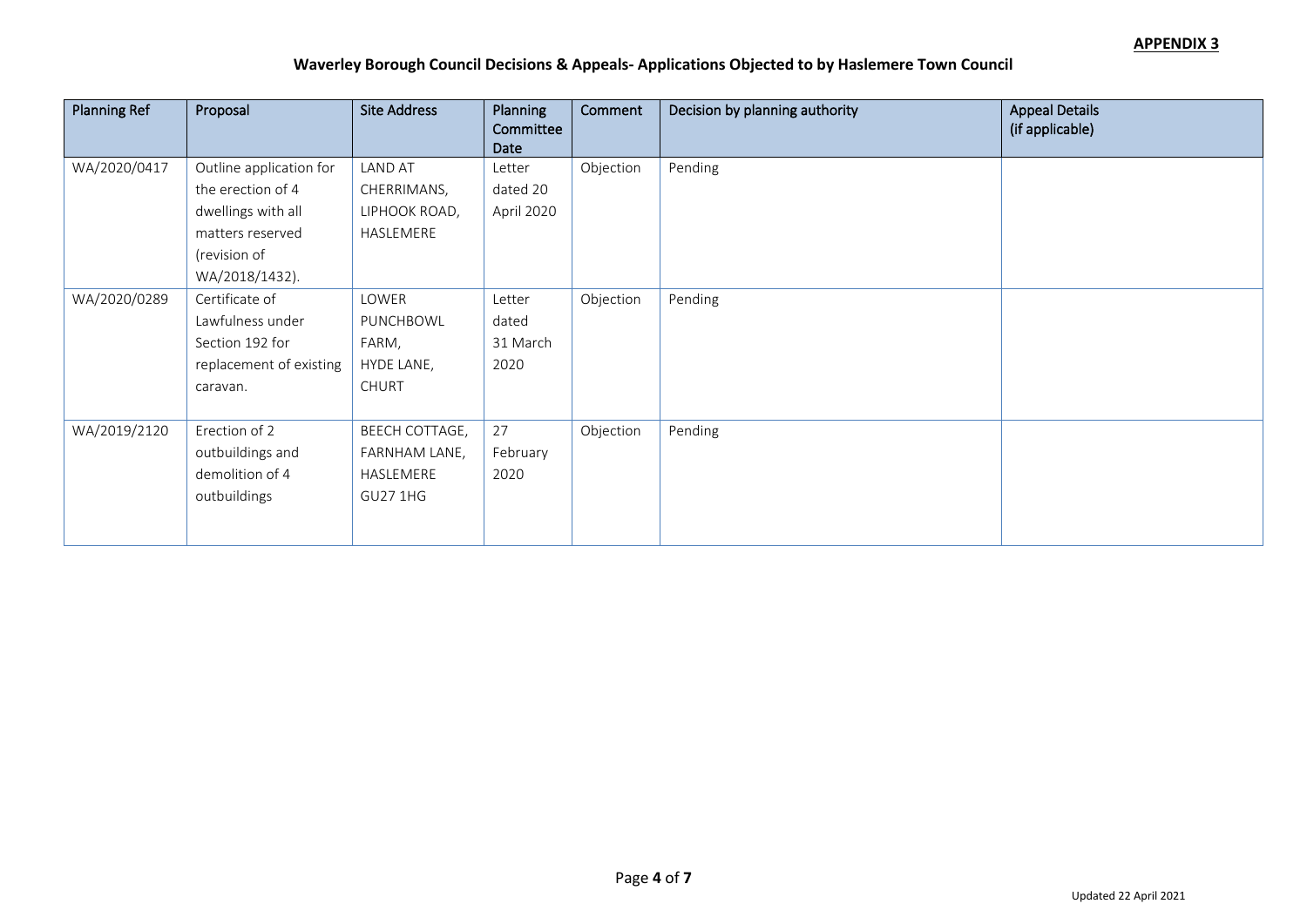| <b>Planning Ref</b> | Proposal                                                                                                                                                                                                                             | <b>Site Address</b>                                               | <b>Planning</b>          | Comment   | Decision by planning authority                                                                                                                                                                                                                                                                                                                                                                                              | <b>Appeal Details</b>                      |
|---------------------|--------------------------------------------------------------------------------------------------------------------------------------------------------------------------------------------------------------------------------------|-------------------------------------------------------------------|--------------------------|-----------|-----------------------------------------------------------------------------------------------------------------------------------------------------------------------------------------------------------------------------------------------------------------------------------------------------------------------------------------------------------------------------------------------------------------------------|--------------------------------------------|
|                     |                                                                                                                                                                                                                                      |                                                                   | Committee<br><b>Date</b> |           |                                                                                                                                                                                                                                                                                                                                                                                                                             | (if applicable)                            |
| WA/2018/1771        | Erection of 25 new<br>dwellings, including 4<br>affordable dwellings,<br>following demolition of<br>existing school<br>buildings including<br>headmaster's house;<br>provision of new<br>vehicular accesses and<br>associated works. | THE HEIGHTS<br><b>5 HILL ROAD</b><br>HASLEMERE<br><b>GU27 2JP</b> | 8<br>November<br>2018    | Objection | Refused on 4 grounds<br>1) Scale, pattern and quantum fails to<br>preserve the character of the area and<br>impacts harmfully on the street scene.<br>Cumulation of large built form to the<br>extent of the landscaping fails to maintain<br>the existing wooded character of the site<br>and Haslemere Hillsides contra D1, D4 &<br>BE4 of LP 2002, TD1 of LPP1 2018 and HDS<br>Development results in loss of non-<br>2) | Appeal inquiry commencing 27 April<br>2021 |
|                     |                                                                                                                                                                                                                                      |                                                                   |                          |           | designated heritage asset considered not<br>acceptable when weighed against<br>significance of the asset para 197 of NPPF<br>2018, contra HA1 of LPP1 and para 192 &<br>197 NPPF 2018<br>Failure to enter into legal agreement to<br>3)<br>secure affordable housing within meaning<br>of NPPF. Fails to create sustainable<br>inclusive and mixed community contra<br>AHN1 of LPP1 2018 and para 64 of NPPF<br>2018        |                                            |
|                     |                                                                                                                                                                                                                                      |                                                                   |                          |           | Failure to enter into legal agreement to<br>4)<br>secure planning infrastructure<br>contributions towards highway, leisure<br>and education contra ICS1 of LPP1 2018<br>and para 92 & 94 of NPPF 2018                                                                                                                                                                                                                       |                                            |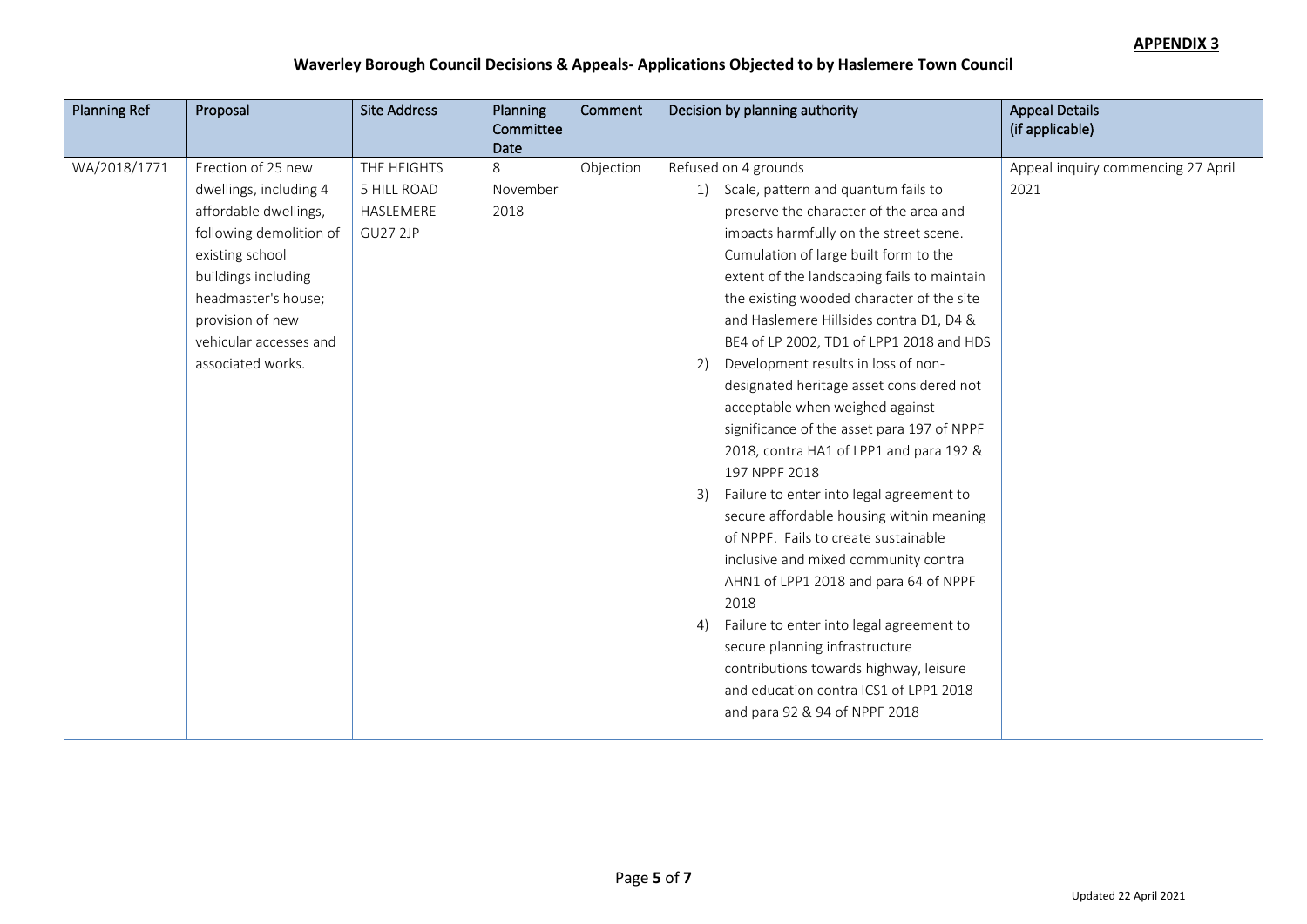| <b>Planning Ref</b> | Proposal                                                                                                                                                                      | <b>Site Address</b>                                                | Planning                | Comment   | Decision by planning authority                                                                                                                                                                                                                                                                                                                                                                                                                                                                                                                                                                                                                                          | <b>Appeal Details</b>                      |
|---------------------|-------------------------------------------------------------------------------------------------------------------------------------------------------------------------------|--------------------------------------------------------------------|-------------------------|-----------|-------------------------------------------------------------------------------------------------------------------------------------------------------------------------------------------------------------------------------------------------------------------------------------------------------------------------------------------------------------------------------------------------------------------------------------------------------------------------------------------------------------------------------------------------------------------------------------------------------------------------------------------------------------------------|--------------------------------------------|
|                     |                                                                                                                                                                               |                                                                    | Committee               |           |                                                                                                                                                                                                                                                                                                                                                                                                                                                                                                                                                                                                                                                                         | (if applicable)                            |
| WA/2019/1026        | Erection of 20<br>dwellings including 4<br>affordable dwellings<br>following demolition of<br>the school buildings<br>and headmasters<br>house (revision of<br>WA/2018/1771). | THE HEIGHTS, 5<br>HILL ROAD,<br>HASLEMERE<br><b>GU27 2JP</b>       | Date<br>18 July<br>2019 | Objection | Refused $-3$ grounds<br>1) Scale pattern and design would fail to<br>preserve the character of the surrounding<br>area and street scene, culmination of large<br>built form would fail to maintain existing<br>wooded character of site and Haslemere<br>Hillsides contra D1, D4, & BE4 of LP 2002,<br>TD1 LPP1 and HDS<br>Result in loss of non-designated heritage<br>2)<br>asset contra 197 (192 & 197) NPPF and<br>HA1 of LPP1<br>Failed to enter into legal agreement to<br>3)<br>secure affordable housing within meaning<br>of NPPF. Proposal would fail to create<br>sustainable, inclusive and mixed<br>community AHN1 of LPP1 and para 64<br><b>NPPF 2019</b> | Appeal inquiry commencing 27 April<br>2021 |
| WA/2019/1135        | Erection of 4 dwellings                                                                                                                                                       | THE HEIGHTS, 5<br>HILL ROAD,<br>HASLEMERE<br><b>GU27 2JP</b>       | 15 August<br>2019       | Objection | $Refused - 1$ ground<br>1) Scale pattern and design would fail to<br>preserve the character of the surrounding<br>area and street scene contra D1 & D4 of LP<br>2002, TD1 LPP1 and HDS                                                                                                                                                                                                                                                                                                                                                                                                                                                                                  | Appeal inquiry commencing 27 April<br>2021 |
| WA/2019/1837        | Display of non<br>illuminated signs on<br>hoardings and gates.                                                                                                                | THE HEIGHTS, 5<br><b>HILL ROAD</b><br>HASLEMERE<br><b>GU27 2JP</b> | 5<br>December<br>2019   | Objection | Refused on 1 ground<br>By reason of size, design, materials and<br><sup>1</sup><br>positioning would have adverse impact on<br>visual amenity of area contra D10 LP 2002<br>and objectives of para 132 NPPF 2019                                                                                                                                                                                                                                                                                                                                                                                                                                                        | Appeal inquiry commencing 27 April<br>2021 |